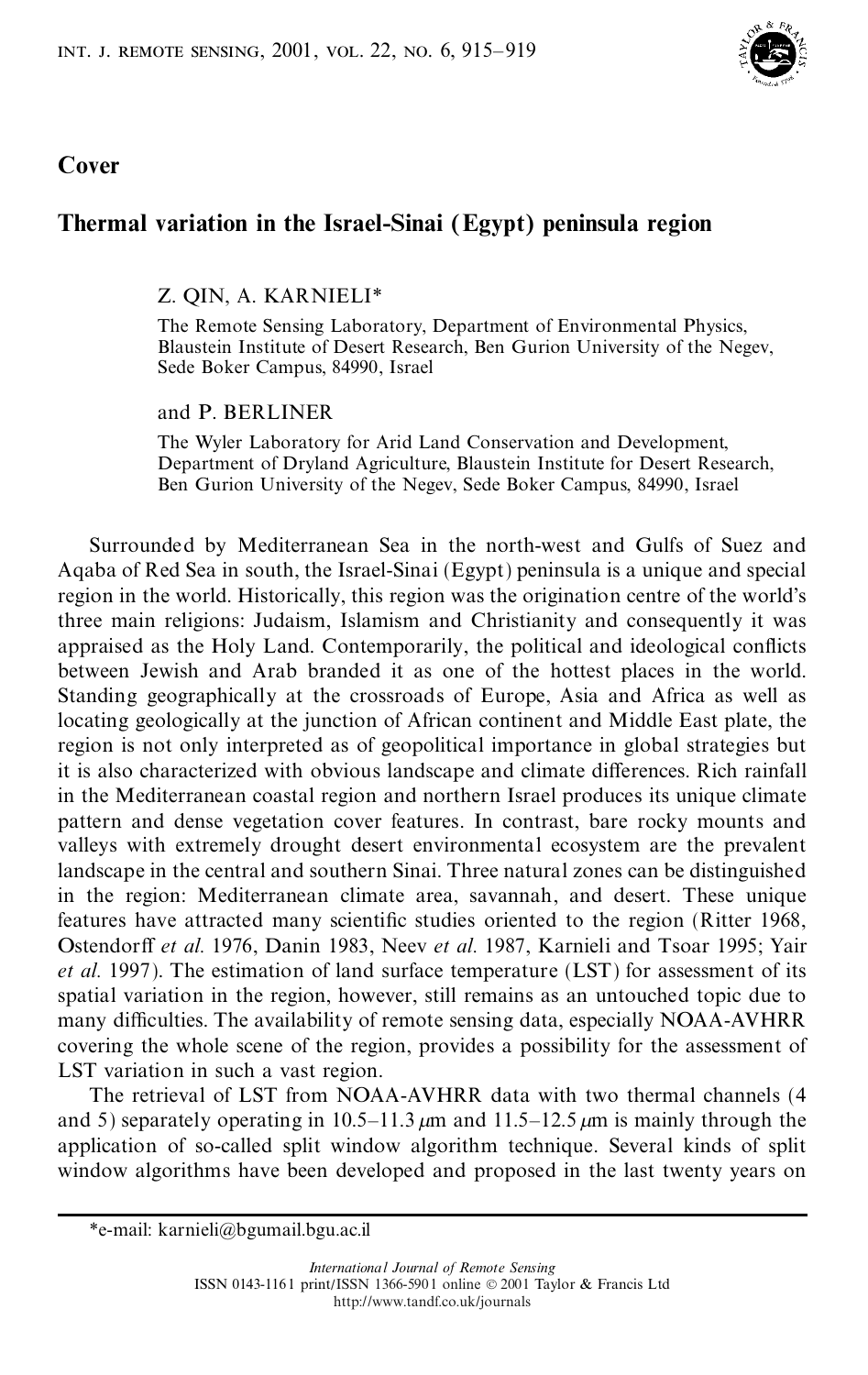the basis of various considerations on the atmosphere and the emitting surface (Vogt 1996, Cracknell 1997, Qin and Karnieli 1999). The existing algorithms such as Sobrino *et al.* (1991), Prata (1993) and Franca and Cracknell (1994) usually involve not only the essential parameters of atmospheric transmittance and ground emissivity but also other atmospheric parameters that are generally difficult to estimate due to the lack of *in situ* atmospheric profile data. In order to assess the spatial distribution of LST in the Israel-Sinai (Egypt) peninsula region, a better split window algorithm only requiring the two necessary parameters (emissivity and transmittance) has been derived on the basis of thermal radiance transfer equation (Qin *et al.* 1999). This algorithm and the methodology for determining its coefficients have been used to retrieve the LST distribution of the peninsula region from NOAA-AVHRR data. Figure 1, also on the cover, shows the result of this retrieval effort, i.e. the spatial variation of land surface temperature of the region. The original image used to produce the thermal image in figure 1 was acquired by NOAA-AVHRR 14 on



Figure 1. The thermal image of the Israel-Sinai (Egypt) peninsula region, showing the spatial variation of LST distribution in the region. A sharp contrast of LST change can be clearly seen on both sides of the Israel-Egypt border in the sand dune region.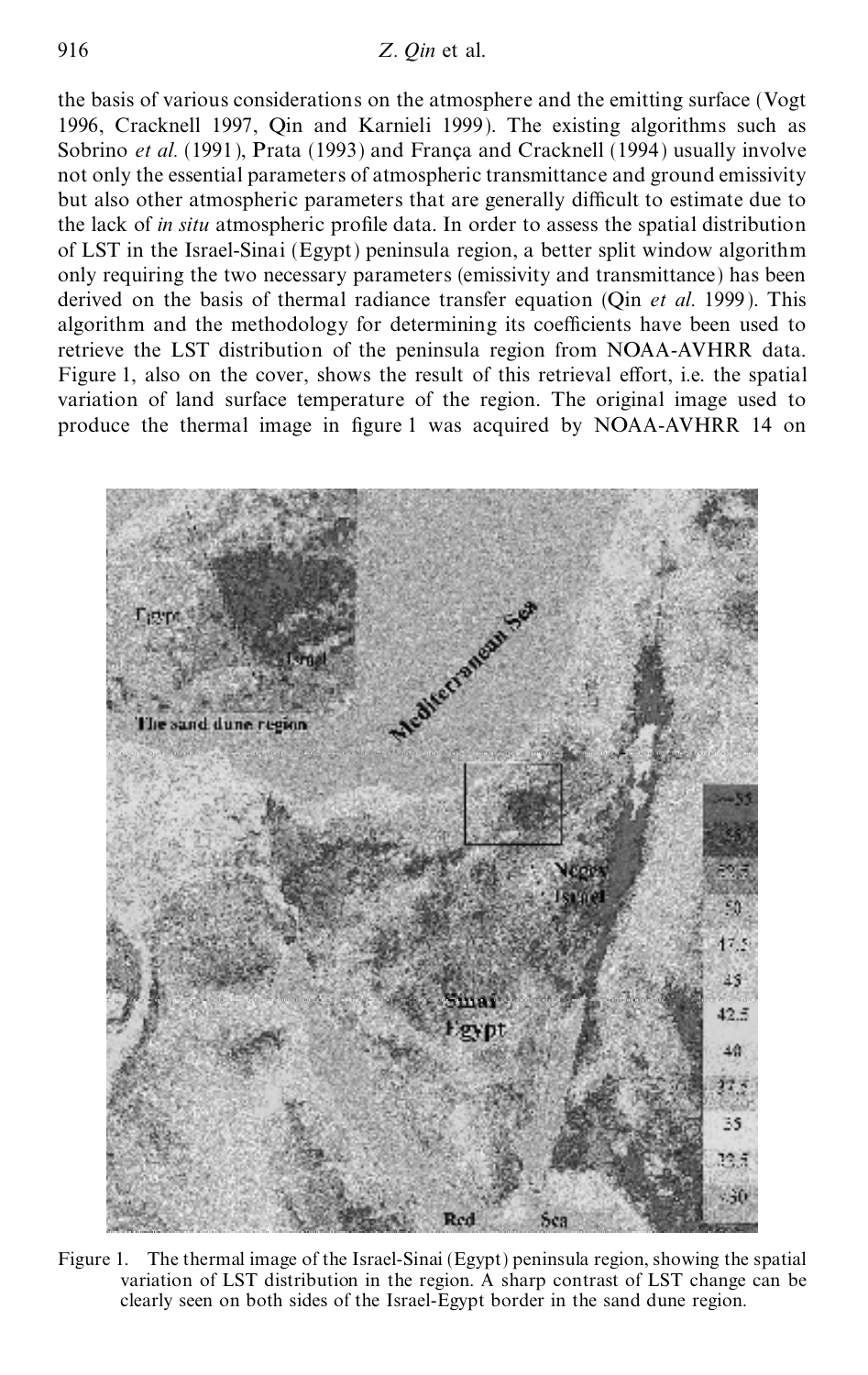18 July, 1998 at about 12:08 GMT or 3:08 p.m. local time with a zenith viewing angle of  $83.7^\circ$  and contains five channels. Figure 2 is composed of channels 1, 2 and 4 of the original image as RGB, showing the landscape of the peninsula region. A sharp contrast of spectral reflectance can be clearly seen on both sides of the Israel-Egypt border. This contrast was interpreted as the direct result of different vegetation cover and biogenic crust percentage on both sides (Karnieli and Tsoar 1995). The dark tone in the south of the peninsula and the coast of Aqaba Gulf is mainly due to the dark metamorphic and basaltic rocks in these mountainous areas.

The climate of the region can be generally divided into two patterns. Wet and cool winter season ranges from November to April of the following year. The rest from May to October is characterized as the dry and hot period. July when the original image was acquired is a very dry and very hot month of the year in the region. As shown from figure 1, three spatial patterns of LST distribution can be clearly identified. Extremely high LST mainly concentrates in the central Sinai and southern Jordan River valley and the western Saudi Arabic sandy desert beside Red



Figure 2. The pseudo colour image of the Israel-Sinai (Egypt) peninsula region, composed of NOAA-AVHRR-14 channel 1, 2 and 4 as RGB. This image was acquired on 18 July, 1998 at about 12:08 GMT or 3:08 pm local time with a zenith viewing angle of  $83.7^\circ$ . A sharp contrast of spectral reflectance can be clearly seen on both sides of the Israel-Egypt border. This contrast was interpreted as the direct result of different vegetation cover and biogenic crust percentage on both sides. The dark tone in the south of the peninsula and the coast of Aqaba Gulf is mainly due to the dark metamorphic and basaltic rocks in these mountainous areas.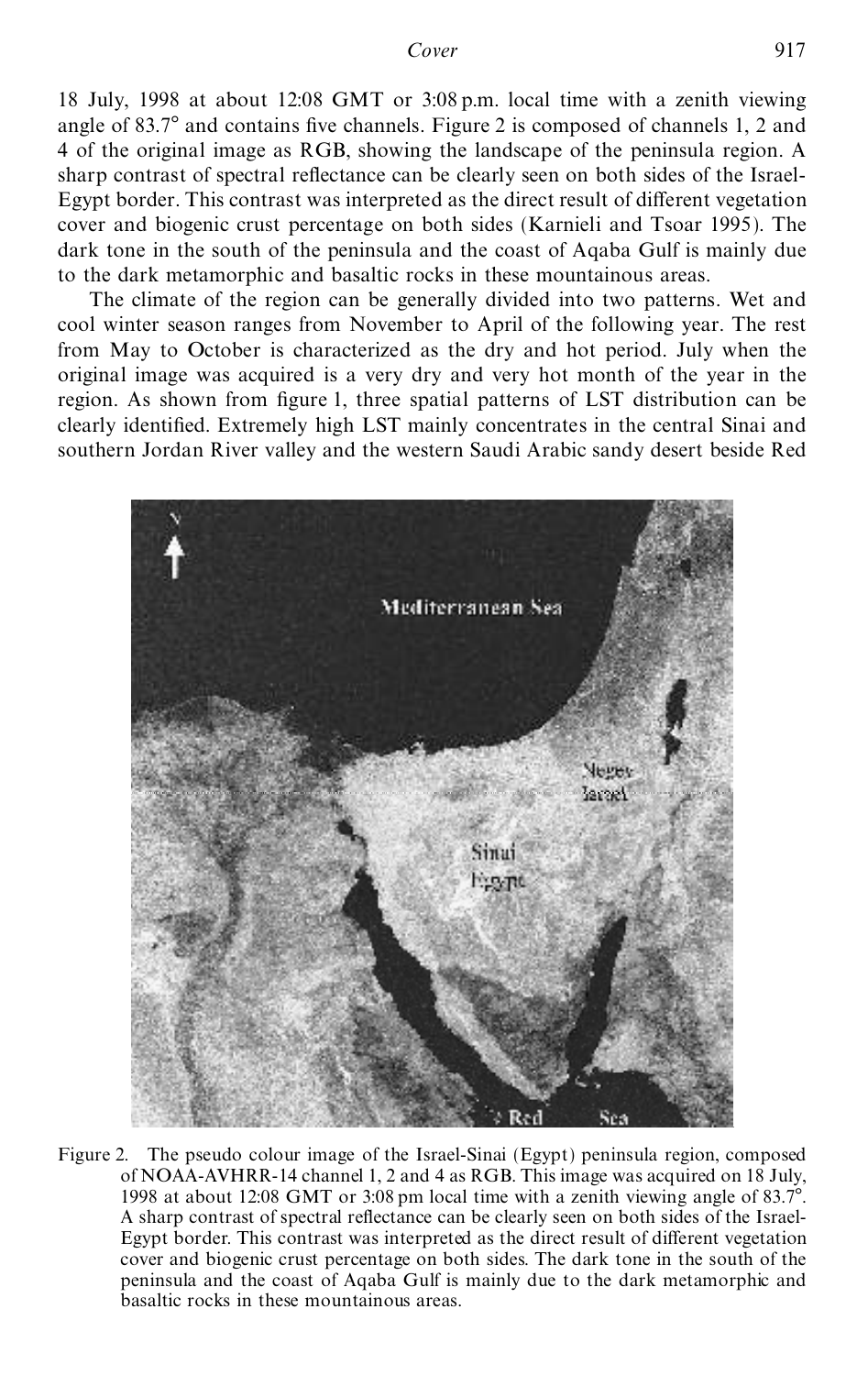Sea. LST in these areas can be found to reach high up to  $52-55^{\circ}$ C. In northern Israel coastal area, the Nile delta and Nile river plain, the LST is much lower  $(**45° C**)$ . This is quite reasonable because these areas have much more vegetation cover and/or soil water content. Agricultural activities of the region are mainly concentrated in these areas. Between these two extreme patterns is the one seen in most areas of the region, especially in the Egyptian side of the sand dune region, the eastern Egypt desert and the western Jordan. LST of these areas ranges from  $45^{\circ}$ C to  $50^{\circ}$ C, which is the typical land surface temperature range of the arid region in the hot summer season. There are some spots with low LST  $(<45^{\circ}$ C) scattering in the south of the peninsula and the east of Red Sea to Jordan River valley. This is mainly attributed to the high altitude of the mountain area, where the famous Jabal Katrina peak has an altitude of 2637 m.

One interesting LST phenomenon of this thermal variation image is in the sand dune region across Israel-Egypt border (the insert in figure 1), where we can see an obvious contrast of LST on both sides of the border. Due to different land use and natural conservation policies, the Israeli side has more vegetation (desert shrubs) cover than the Egyptian side where bare sand dunes are prevalent (Otterman *et al.* 1975, Karnieli and Tsoar 1995, Pinker and Karnieli 1995, Karnieli and Sarafis 1996, Tsoar and Karnieli 1996, Karnieli 1997). However, the LST on the Israeli side is higher than on the Egyptian side. In regular conditions, one might think that since the Israeli side has more higher plants that contribute to regional evapotranspiration, it should be cooler than the Egyptian side. Such phenomenon has been observed across the border between USA and Mexico (Balling 1989). Two reasons can be used to provide an explanation to the reverse thermal variation in our region: (1) The sand dunes on the Israeli side are almost covered by soil biogenic crust, with  $1-5$ mm thickness and low albedo hence dark tone in the visible-band images, which absorbs more incident radiation and emits stronger thermal radiance than the bare sand on the Egyptian side; (2) Although more higher vegetation on the Israeli side, but these desert plants due to their scarcity and dormancy in the dry and hot summer almost contribute nothing to the regional evapotranspiration that cools down the surface. Detailed examination of the phenomenon has been addressed in Qin (1999).

Precise LST estimation in such a vast region with above  $800 \text{ km} \times 800 \text{ km}$  usually requires the known atmospheric profile data of several locations *in situ* satellite pass. However, such data is not available for our estimation. The atmospheric transmittance used by the algorithm to retrieve LST of the image is based on the measurements of sunphotometer CIMEL located at Sede Boker in central Israeli desert. In addition to aerosol optical thickness, the instrument also measures water vapour content in atmospheric profile with an accuracy of about  $0.2 \text{ g cm}^{-1}$ 2 . According to our sensitivity analysis of the algorithm, the maximal LST estimation error caused by the possible measurement error would be about  $0.28^{\circ}$ C on average (Qin *et al.* 1999). The atmospheric profile in the arid region is relative identical in terms of water vapour content. Under this assumption, the measurement of atmospheric water vapour content at Sede Boker can be extended to represent the general case of central Sinai desert. The possible LST estimation error due to transmittance error is expected to be at the acceptable level of about  $0.5-0.7^{\circ}$  C for most places of the region. The estimation of ground emissivity for LST retrieval is very complicated and we use a range of  $0.95-0.97$  for the LST retrieval. Assuming a potential error of 0.01 in our estimation, the possible LST error is expected to be within  $0.71^{\circ}$ C for most areas of the region. Therefore, considering the combination effect of possible